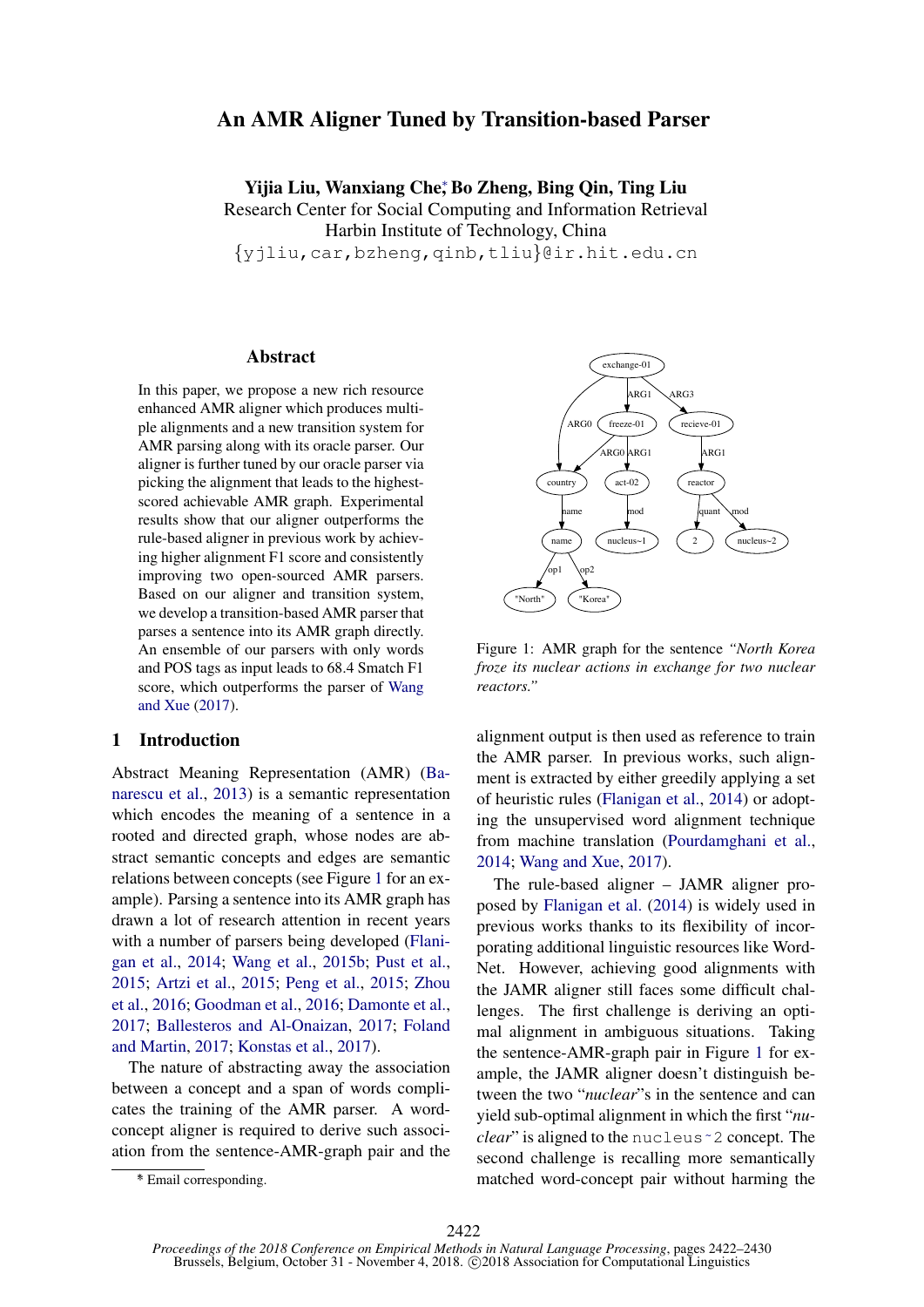alignment precision. The JAMR aligner adopts a rule that aligns the word-concept pair which at least have a common longest prefix of 4 characters, but omitting the shorter cases like aligning the word "*actions*" to the concept act-01 and the semantically matched cases like aligning the word "*example*" to the concept exemplify-01. The final challenge which is faced by both the rule-based and unsupervised aligners is tuning the alignment with downstream parser learning. Previous works treated the alignment as a fixed input. Its quality is never evaluated and its alternatives are never explored. All these challenges make the JAMR aligner achieve only an alignment F1 score of about 90% and influence the performance of the trained AMR parsers.

In this paper, we propose a novel method to solve these challenges and improve the word-toconcept alignment, which further improves the AMR parsing performance. A rule-based aligner and a transition-based oracle AMR parser lie in the core of our method. For the aligner part, we incorporate rich semantic resources into the JAMR aligner to recall more word-concept pairs and cancel its greedily aligning process. This leads to multiple alignment outputs with higher recall but lower precision. For the parser part, we propose a new transition system that can parse the raw sentence into AMR graph directly. Meanwhile, a new oracle algorithm is proposed which produces the best achievable AMR graph from an alignment. Our aligner is tuned by our oracle parser by feeding the alignments to the oracle parser and picking the one which leads to the highest Smatch F1 score [\(Cai and Knight,](#page-8-14) [2013\)](#page-8-14). The chosen alignment is used in downstream training of the AMR parser. Based on the newly proposed aligner and transition system, we develop a transition-based parser that directly parses a sentence into its AMR graph and it can be easily improved through ensemble thanks to its simplicity.

We conduct experiments on LDC2014T12  $dataset.<sup>1</sup>$  $dataset.<sup>1</sup>$  $dataset.<sup>1</sup>$  Both intrinsic and extrinsic evaluations are performed on our aligner. In the intrinsic evaluation, our aligner achieves an alignment F1 score of 95.2%. In the extrinsic evaluation, we replace the JAMR aligner with ours in two opensourced AMR parsers, which leads to consistent improvements on both parsers. We also evaluate our transition-based parser on the same dataset.

<span id="page-1-0"></span><sup>1</sup><catalog.ldc.upenn.edu/ldc2014t12>

Using both our aligner and ensemble, a score of 68.1 Smatch F1 is achieved without any additional resources, which is comparable to the parser of [Wang and Xue](#page-8-0) [\(2017\)](#page-8-0). With additional part-ofspeech (POS) tags, our ensemble parser achieves 68.4 Smatch F1 score and outperforms that of [Wang and Xue](#page-8-0) [\(2017\)](#page-8-0).

The contributions of this paper come in two folds:

- We propose a new AMR aligner (§[3\)](#page-2-0) which recalls more semantically matched pairs and produces multiple alignments. We also propose a new transition system for AMR parsing  $(\S4.1)$  $(\S4.1)$  and use its oracle  $(\S4.2)$  $(\S4.2)$  to pick the alignment that leads to the highest-scored achievable AMR graph (§[4.3\)](#page-5-0). Both intrinsic and extrinsic evaluations  $(\S5)$  $(\S5)$  show the effectiveness of our aligner by achieving higher F1 score and consistently improving two opensourced AMR parsers.
- We build a new transition-based parser (§[4.4\)](#page-5-2) upon our aligner and transition system which directly parses a raw sentence into its AMR graph. Through simple ensemble, our parser achieves 68.4 Smatch F1 score with only words and POS tags as input (§[6\)](#page-6-0) and outperforms the parser of [Wang and Xue](#page-8-0) [\(2017\)](#page-8-0).

Our code and the alignments for LDC2014T12 dataset are publicly available at [https://](https://github.com/Oneplus/tamr) [github.com/Oneplus/tamr](https://github.com/Oneplus/tamr)

# 2 Related Work

AMR Parsers. AMR parsing maps a natural language sentence into its AMR graph. Most current parsers construct the AMR graph in a two-staged manner which first identifies concepts (nodes in the graph) from the input sentence, then identifies relations (edges in the graph) between the identified concepts. [Flanigan et al.](#page-8-2) [\(2014\)](#page-8-2) and their follow-up works [\(Flanigan et al.,](#page-8-15) [2016;](#page-8-15) [Zhou et al.,](#page-8-7) [2016\)](#page-8-7) model the parsing problem as finding the maximum spanning connected graph. [Wang et al.](#page-8-3) [\(2015b\)](#page-8-3) proposes to greedily transduce the dependency tree into AMR graph and a bunch of works [\(Wang et al.,](#page-8-16) [2015a;](#page-8-16) [Goodman](#page-8-8) [et al.,](#page-8-8) [2016;](#page-8-8) [Wang and Xue,](#page-8-0) [2017\)](#page-8-0) further improve the transducer's performance with rich features and imitation learning.[2](#page-1-1) Transition-based methods

<span id="page-1-1"></span><sup>&</sup>lt;sup>2</sup>[Wang et al.](#page-8-3) [\(2015b\)](#page-8-3) and the follow-up works refer their transducing process as "transition-based". However, to dis-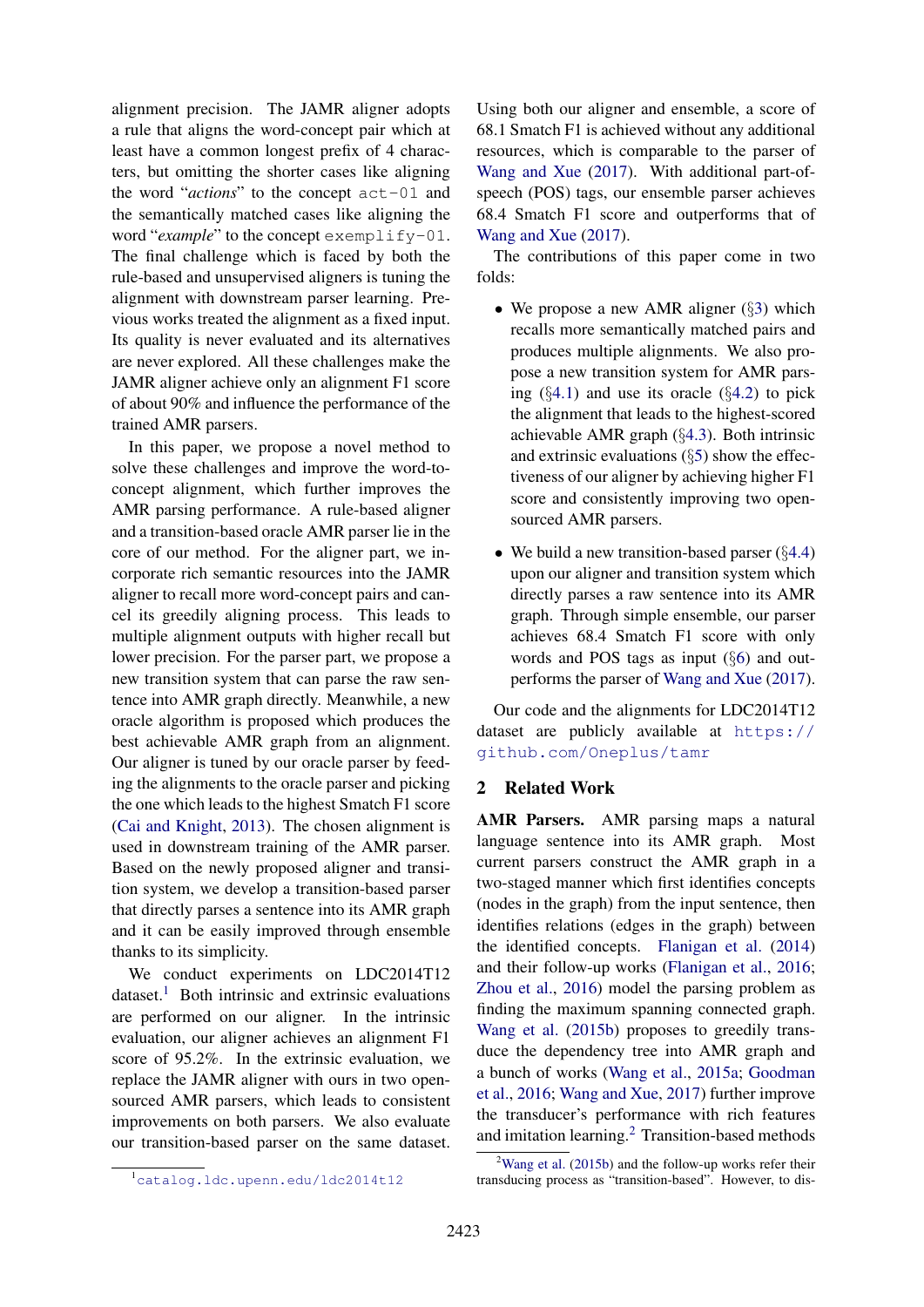that directly parse an input sentence into its AMR graph have also been studied [\(Ballesteros and Al-](#page-8-10)[Onaizan,](#page-8-10) [2017;](#page-8-10) [Damonte et al.,](#page-8-9) [2017\)](#page-8-9). In these works, the concept identification and relation identification are performed jointly.

An aligner which maps a span of words into its concept serves to the generation of training data for the concept identifier, thus is important to the parser training. Missing or incorrect alignments lead to poor concept identification, which then hurt the overall AMR parsing performance. Besides the typical two-staged methods, the aligner also works in some other AMR parsing algorithms like that using syntax-based machine translation [\(Pust et al.,](#page-8-4) [2015\)](#page-8-4), sequence-to-sequence [\(Peng](#page-8-17) [et al.,](#page-8-17) [2017;](#page-8-17) [Konstas et al.,](#page-8-12) [2017\)](#page-8-12), Hyperedge Replacement Grammar [\(Peng et al.,](#page-8-6) [2015\)](#page-8-6) and Combinatory Category Grammar [\(Artzi et al.,](#page-8-5) [2015\)](#page-8-5).

Previous aligner works solve the alignment problem in two different ways. The rule-based aligner [\(Flanigan et al.,](#page-8-2) [2014\)](#page-8-2) defines a set of heuristic rules which align a span of words to the graph fragment and greedily applies these rules. The unsupervised aligner [\(Pourdamghani et al.,](#page-8-13) [2014;](#page-8-13) [Wang and Xue,](#page-8-0) [2017\)](#page-8-0) uncovers the word-toconcept alignment from the linearized AMR graph through EM. All these approaches yield a single alignment for one sentence and its effect on the downstream parsing is not considered.

JAMR Aligner [\(Flanigan et al.,](#page-8-2) [2014\)](#page-8-2). Two components exist in the JAMR aligner: 1) a set of heuristic rules and 2) a greedy search process.

The heuristic rules in the JAMR aligner are a set of indicator functions  $\rho(c, w_{s,e})$  which take a concept c and a span of words  $w_{s,e}$  starting from  $s$  and ending with  $e$  as input and return whether they should be aligned. These rules can be categorized into *matching rules* and *updating rules*. The matching rules directly compare c with  $w_{s,e}$ and determine if they should be aligned. The updating rules first retrieve the concept  $c'$  that  $w_{s,e}$ aligns, then determine if c and  $w_{s,e}$  should be aligned by checking whether  $c$  and  $c'$  meet some conditions. Here, we illustrate how *update rules* work by applying a rule named Entity Type on the AMR graph in Figure [1](#page-0-0) as an example. When determining if the entity type concept country should be aligned to "*North Korea*", the Entity Type rule first retrieve that this span is aligned to the fragment (name :op1 "North" :op2 "Korea"), then determine if they are aligned by checking if name is the tail concept of country.

The greedy search process applies rules in a manually defined order. The results are mutually exclusive which means once a graph fragment is aligned by one rule, it cannot be realigned. By doing so, conflicts between the alignments produced by different rules are resolved. [Flanigan](#page-8-2) [et al.](#page-8-2) [\(2014\)](#page-8-2) didn't talk about the principle of orders but it generally follows the principle that 1) the matching rules have higher priorities than the updating rules, and 2) exact matching rules have higher priorities than the fuzzy matching rules.

# <span id="page-2-0"></span>3 Enhanced Rule-based Aligner

# 3.1 Enhancing Aligner with Rich Semantic **Resources**

Error propagates in the greedy search process. An alignment error can lead to future errors because of the dependencies and mutual exclusions between rules. In the JAMR aligner, rules that recall more alignments but introduce errors are carefully opted out and it influences the aligner's performance. Our motivation is to use rich semantic resources to recall more alignments. Instead of resolving the resulted conflicts and errors by greedy search, we keep the multiple alignments produced by the aligner and let a parser decide the best alignment.

In this paper, we use two kinds of semantic resources to recall more alignments, which include the similarity drawn from *Glove embedding* [\(Pen](#page-8-18)[nington et al.,](#page-8-18) [2014\)](#page-8-18) [3](#page-2-1) and the *morphosemantic* database [\(Fellbaum et al.,](#page-8-19) [2009\)](#page-8-19) in the WordNet project<sup>[4](#page-2-2)</sup>. Two additional matching schemes semantic match and morphological match are proposed as:

Semantic Match. *Glove embedding* encodes a word into its vector representation. We define *semantic match* of a concept as a word in the sentence that has a cosine similarity greater than 0.7 in the embedding space with the concept striping off trailing number (e.g. run-01  $\rightarrow$  run).

Morphological Match. *Morphosemantic* is a database that contains links among derivational

tinguish their work with that of [Damonte et al.](#page-8-9) [\(2017\)](#page-8-9) and [Ballesteros and Al-Onaizan](#page-8-10) [\(2017\)](#page-8-10), we use the term "transduce" instead.

<span id="page-2-2"></span><span id="page-2-1"></span><sup>3</sup><nlp.stanford.edu/projects/glove/> <sup>4</sup>[wordnet.princeton.edu/wordnet/](wordnet.princeton.edu/wordnet/download/standoff/)

[download/standoff/](wordnet.princeton.edu/wordnet/download/standoff/)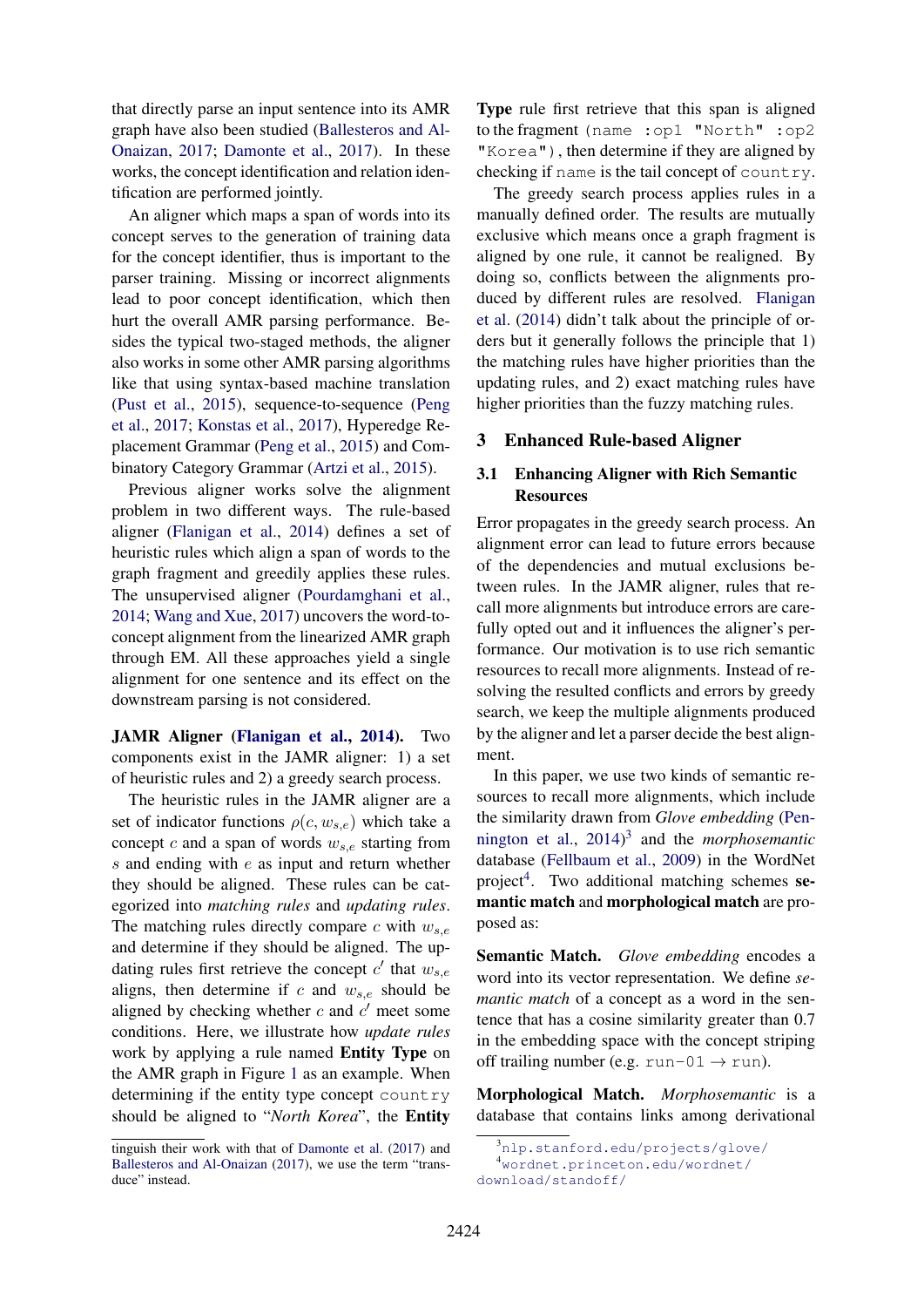(Semantic Named Entity) Applies to name concepts and their opn children. Matches a span that matches the semantic match of each child in numerical order.

(Morphological Named Entity) Applies to name concepts and their opn children. Matches a span that matches the morphological match of each child in numerical order.

(Semantic Concept) Applies to any concept. Strips off trailing '-[0-9]+' from the concept, and matches any semantic matching word.

(Morphological Concept) Applies to any concept. Strips off trailing '-[0-9]+' from the concept, and matches any morphological matching word or WordNet lemma.

<span id="page-3-0"></span>Table 1: The extended rules.

links connecting noun and verb senses (e.g., "*example*" and exemplify). We define morphological match of a concept as a word in the sentence having the (*word*, concept) link in the database.

By defining the semantic match and morphological match, we extend the rules in [Flanigan](#page-8-2) [et al.](#page-8-2) [\(2014\)](#page-8-2) with four additional matching rules as shown in Table [1.](#page-3-0) These rules are intended to recall the concepts or entities which either semantically resemble a span of words but differ in the surface form, or match a span of words in their morphological derivation.

# 3.2 Producing Multiple Alignments

Using the rules in the JAMR aligner along with our four extended matching rules, we propose an algorithm to draw multiple alignments from a pair of sentence and AMR graph and it is shown in Al-gorithm [1.](#page-3-1) In this algorithm,  $A_c$  denotes the set of candidate alignments for a graph fragment  $c$ , in which each alignment is represented as a tuple  $(s, e, c')$  where s denotes the starting position,  $e$  denotes the ending position, and  $c'$  denotes the concept that lead to this alignment. At the beginning,  $A_c$  is initialized as an empty set (line [1](#page-3-2) to [2\)](#page-3-3). Then all the matching rules are tried to align a span of words to that fragment (line [3](#page-3-4) to [7\)](#page-3-5). After applying all the matching rules, all the updating rules are repeatedly applied until no new alignment is generated in one iteration (line [8](#page-3-6) to [16\)](#page-3-7). During applying the updating rules, we keep track of the dependencies between fragments. Finally, all the possible combination of the alignments are enumerated without considering the one that violates the fragment dependencies (line [17](#page-3-8) to [26\)](#page-3-9).

# 4 Transition-based AMR Parser

Our enhanced rule-based aligner produces multiple alignments, and we would like to use our

Algorithm 1: Our alignment algorithm.

```
Input: An AMR graph with a set of graph fragments C;
             a sentence W; a set of matching rules P_M; and
             a set of updating rules P_U.
    Output: a set of alignments A.
 1 for c \in C do
 2 | A_c \leftarrow \emptyset;3 for \rho_M \in P_M do
 4 for w_{s,e} \leftarrow spans(W) do
 \mathfrak{s} | for c \in C do
 6 if \rho_M(c, w_{s,e}) then
 7 | | | A_c \leftarrow A_c \cup (s, e, \text{nil});
 \mathbf{s} updated \leftarrow true:
 9 while updated is true do
10 updated \leftarrow false;
11 for \rho_U \in P_U do
12 for c, c' \in C \times C do
13 for (s, e, d) \in A_c' do
14 if \rho_U(c, w_{s,e}) \wedge (s, e, c') \notin A_c then
15 \begin{array}{|c|c|c|c|c|}\n\hline\n15 & 1 & 1 & A_c & \leftarrow & A_c & \cup & (s,e,c');\n\hline\n\end{array}16 d i i i i i i updated \leftarrow true;
17 \mathcal{A} \leftarrow \emptyset;
18 for (a_1, ..., a_c) \in CartesianProduct(A_1, ..., A_{|C|}) do
19 \vert legal \leftarrow true;
20 for a \in (a_1, ..., a_c) do
21 \quad | \quad (s,e,c') \leftarrow a;\begin{array}{|c|c|c|c|c|}\hline \rule{0pt}{12pt}\quad & (s',e',d) \leftarrow a_{c'}; \hline \end{array}23 if s \neq s' \land e \neq e' then
24 l legal \leftarrow false;
25 if legal then
26 \Box \mathcal{A} \leftarrow \mathcal{A} \cup (a_1, ..., a_c);
```
<span id="page-3-9"></span><span id="page-3-8"></span><span id="page-3-7"></span><span id="page-3-1"></span>parser to evaluate their qualities. A parameterized parser does not accomplish such goal because training its parameters depends on the aligner's outputs. A deterministic parser works in this situation but is required to consider the association between concepts and spans. This stops the deterministic parsers which build AMR graph only from the derived concepts<sup>[5](#page-3-10)</sup> from being used because they do not distinguish alignments that yields to the same set of concepts.<sup>[6](#page-3-11)</sup>

This discussion shows that to evaluate the quality of an alignment, we need a deterministic (oracle) parser which builds the AMR graph from the raw sentence. [Ballesteros and Al-Onaizan](#page-8-10) [\(2017\)](#page-8-10) presented a transition-based parser that directly parses a sentence into its AMR graph. A transition system which extends the swap-based dependency parsing system to handle AMR non-projectivities [\(Damonte et al.,](#page-8-9) [2017\)](#page-8-9) was proposed in their work.

<span id="page-3-10"></span><sup>&</sup>lt;sup>5</sup>e.g. the reference relation identifier in [Flanigan et al.](#page-8-2) [\(2014\)](#page-8-2) and the oracle transducer in [Wang et al.](#page-8-3) [\(2015b\)](#page-8-3).

<span id="page-3-11"></span><sup>6</sup> recall the "*nuclear*" example in Section [1.](#page-0-1)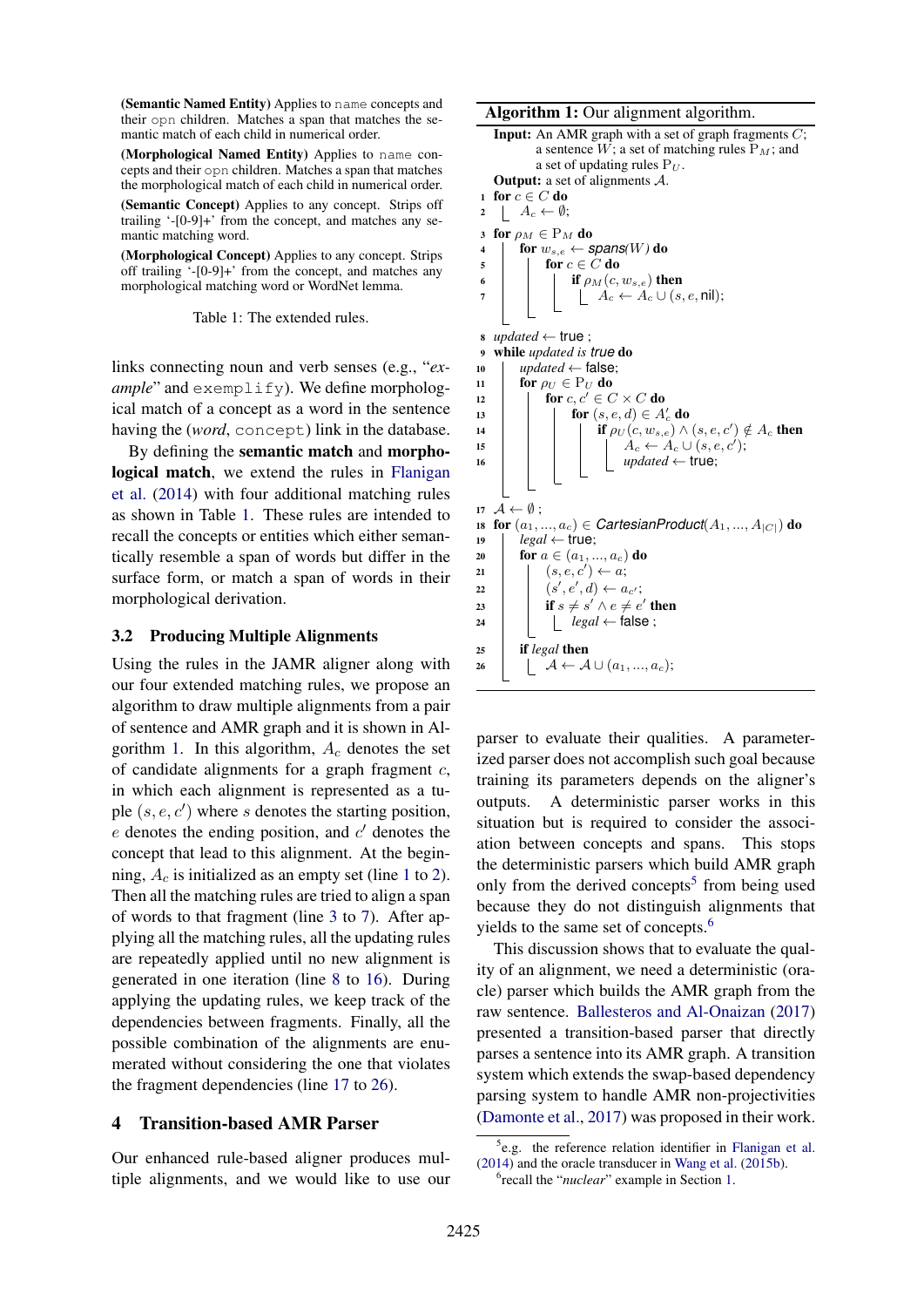| <b>Transition</b> | <b>Current State</b>                                                                                                                                                                                                                                                                                                                                                                                                                                                  | <b>Resulting State</b>                                                                                                                                                                                                                                                                                                                                                                                                                                                                                                                                                                                  | Description                                                                                                                |
|-------------------|-----------------------------------------------------------------------------------------------------------------------------------------------------------------------------------------------------------------------------------------------------------------------------------------------------------------------------------------------------------------------------------------------------------------------------------------------------------------------|---------------------------------------------------------------------------------------------------------------------------------------------------------------------------------------------------------------------------------------------------------------------------------------------------------------------------------------------------------------------------------------------------------------------------------------------------------------------------------------------------------------------------------------------------------------------------------------------------------|----------------------------------------------------------------------------------------------------------------------------|
| DROP              | $\sigma$ s <sub>0</sub> , $\delta$ , $b_0$ $\beta$ , A                                                                                                                                                                                                                                                                                                                                                                                                                | $\sigma$ s <sub>0</sub> , $\delta$ , $\beta$ , A                                                                                                                                                                                                                                                                                                                                                                                                                                                                                                                                                        | pops out the word that doesn't convey<br>any semantics (e.g., function words and<br>punctuations).                         |
| <b>MERGE</b>      | $\lceil \sigma \rceil$ s <sub>0</sub> , $\bar{\delta}$ , $\bar{b}_0 \lceil \bar{b}_1 \rceil \bar{\beta}$ , $\bar{A} \rceil$ $\lceil \sigma \rceil$ s <sub>0</sub> , $\bar{\delta}$ , $\bar{b}_0 \bar{b}_1 \lceil \bar{\beta}$ , $\bar{A} \rceil$                                                                                                                                                                                                                      |                                                                                                                                                                                                                                                                                                                                                                                                                                                                                                                                                                                                         | concatenates a sequence of words into a<br>span, which can be derived as a named<br>entity (name) or date-entity.          |
|                   | $\overline{\text{CONFIRM}}(\overline{c})^ \overline{[\sigma]S_0}$ , $\overline{\delta}$ , $\overline{b_0[\beta]}$ , $\overline{A}$ $\overline{\phantom{a}}$ $\overline{\phantom{a}}$ $\overline{\phantom{a}}$ $\overline{\phantom{a}}$ $\overline{\phantom{a}}$ $\overline{\phantom{a}}$ $\overline{\phantom{a}}$ $\overline{\phantom{a}}$ $\overline{\phantom{a}}$ $\overline{\phantom{a}}$ $\overline{\phantom{a}}$ $\overline{\phantom{a}}$ $\overline{\phantom{a$ |                                                                                                                                                                                                                                                                                                                                                                                                                                                                                                                                                                                                         | derives the first element of the buffer $(a)$<br>word or span) into a concept c.                                           |
|                   |                                                                                                                                                                                                                                                                                                                                                                                                                                                                       | ENTITY(c) $\begin{bmatrix} \overline{\sigma} & \overline{\sigma} & \overline{\delta} \\ \overline{\sigma} & \overline{\delta} & \overline{\delta} \end{bmatrix}$ $\begin{bmatrix} \overline{\delta} & \overline{\delta} & \overline{\delta} \\ \overline{\delta} & \overline{\delta} & \overline{\delta} \end{bmatrix}$ $\begin{bmatrix} \overline{\sigma} & \overline{\delta} & \overline{\delta} \\ \overline{\sigma} & \overline{\delta} & \overline{\delta} \end{bmatrix}$ $\begin{bmatrix} \overline{\delta} & \overline{\delta} & \overline{\delta} \\ \overline{\delta} & \overline{\delta} & \$ | a special form of CONFIRM that derives<br>the first element into an entity and builds<br>the internal entity AMR fragment. |
|                   | $\overline{\text{New}}(\overline{c})$ $\overline{[\sigma]s_0}$ , $\overline{\delta}$ , $\overline{b_0}$ $\overline{\beta}$ , $\overline{A}$ $\overline{]}$ $\overline{[\sigma]s_0}$ , $\overline{\delta}$ , $\overline{c}$ $\overline{[b_0}$ $\overline{\beta}$ , $\overline{A}$                                                                                                                                                                                      |                                                                                                                                                                                                                                                                                                                                                                                                                                                                                                                                                                                                         | generates a new concept $\subset$ and pushes it<br>to the front of the buffer.                                             |
| LEFT(r)           | $[\sigma s_0, \delta, b_0 \beta, A]$                                                                                                                                                                                                                                                                                                                                                                                                                                  | $[\sigma s_0, \delta, b_0 \beta, A \cup \{s_0 \stackrel{r}{\leftarrow} b_0\}]$                                                                                                                                                                                                                                                                                                                                                                                                                                                                                                                          | links a relation $r$ between the top                                                                                       |
| RIGHT(r)          | $[\sigma s_0, \delta, b_0 \beta, A]$                                                                                                                                                                                                                                                                                                                                                                                                                                  | $[\sigma s_0, \delta, b_0 \beta, A \cup \{s_0 \stackrel{r}{\rightarrow} b_0\}]$                                                                                                                                                                                                                                                                                                                                                                                                                                                                                                                         | concepts on the stack and the buffer.                                                                                      |
| <b>CACHE</b>      | $\overline{[\sigma]}\overline{s_0}$ , $\overline{\delta}$ , $\overline{b_0}$ $\overline{\beta}$ , $\overline{A}$ $\overline{\beta}$                                                                                                                                                                                                                                                                                                                                   | $\lbrack \sigma, s_0 \rbrack \delta, b_0 \rbrack \beta, A$                                                                                                                                                                                                                                                                                                                                                                                                                                                                                                                                              | passes the top concept of the stack onto<br>the deque.                                                                     |
| <b>SHIFT</b>      | $\overline{[\sigma]}\overline{s_0}$ , $\overline{\delta}$ , $\overline{b_0}$ $\overline{\beta}$ , $\overline{A}$                                                                                                                                                                                                                                                                                                                                                      | $\lbrack \sigma \lbrack s_0 \rbrack \delta \rbrack s_0, \lbrack \lbrack , \lbrack \beta, \bar{A} \rbrack \rbrack$                                                                                                                                                                                                                                                                                                                                                                                                                                                                                       | shifts the first concept of the buffer onto<br>the stack along with those on the deque.                                    |
| <b>REDUCE</b>     | $\lceil \sigma \rceil$ s <sub>0</sub> , $\delta$ , $\bar{b}_0 \rceil \beta$ , $\bar{A} \rceil$ $\lceil \sigma \rceil$ , $\delta$ , $\bar{b}_0 \rceil \beta$ , $\bar{A} \rceil$                                                                                                                                                                                                                                                                                        |                                                                                                                                                                                                                                                                                                                                                                                                                                                                                                                                                                                                         | pops the top concept of the stack.                                                                                         |

<span id="page-4-2"></span>Table 2: The transition system. The letters in monospace font represent the concepts, the *italic* letters represent the word, and the letters in normal font are either concepts or words.

Their work presented the possibility for the oracle parser, but their oracle parser was not touched explicitly. What's more, in the non-projective dependency parsing, [Choi and McCallum](#page-8-20) [\(2013\)](#page-8-20)'s extension to the list-based system [\(Nivre,](#page-8-21) [2008\)](#page-8-21) with caching mechanism achieves expected linear time complexity and requires fewer actions to parse a non-projective tree than the swap-based system. Their extension to transition-based AMR parsing is worth studying.

In this paper, we propose to extend [Choi and](#page-8-20) [McCallum](#page-8-20) [\(2013\)](#page-8-20)'s transition system to AMR parsing and present the corresponding oracle parser. The oracle parser is used for tuning our aligner and training our parser. We also present a comprehensive comparison of our system with that of [Ballesteros and Al-Onaizan](#page-8-10) [\(2017\)](#page-8-10) in Section [6.3.](#page-6-1)

### <span id="page-4-0"></span>4.1 List-based Extension for AMR Parsing

We follow [Choi and McCallum](#page-8-20) [\(2013\)](#page-8-20) and define a state in our transition system as a quadruple  $s = (\sigma, \delta, \beta, A)$ , where  $\sigma$  is a stack holding processed words,  $\delta$  is a deque holding words popped out of  $\sigma$  that will be pushed back in the future, and  $\beta$  is a buffer holding unprocessed words. A is a set of labeled relations. A set of actions is defined to parse sentence into AMR graph. Table [2](#page-4-2) gives a formal illustration of these actions and how they work. The first five actions in Table [2](#page-4-2) are our ex-

tended actions, and they are used to deriving concepts from the input sentence.

# <span id="page-4-1"></span>4.2 Oracle Parser

Given an alignment and the gold standard AMR graph, we can build the best AMR graph by repeatedly applying one of these actions and this is what we called *oracle* parser. Before running the oracle parser, we first remove the concepts which aren't aligned with any span of words from the AMR graph. During running the oracle parser, for a state  $s = (\sigma | s_0, \delta, b_0 | b_1 | \beta, A)$ , our oracle parser decides which action to apply by checking the following conditions one by one.

- 1. If  $b_0$  is a word and it doesn't align to any concept, perform DROP.
- 2. If  $b_1$  is within a span in the alignment, perform MERGE.
- 3. If  $b_0$  is a word or span and it only aligns to one entity concept c, perform ENTITY(c).
- 4. If  $b_0$  is a word or span and it aligns to one or more concepts, perform CONFIRM(c) where  $\circ$  is the concept  $b_0$  aligns and has the longest graph distance to the root.
- 5. If  $b_0$  is a concept and its head concept  $c$  has the same alignment as  $b_0$ , perform NEW(c).
- 6. If  $b_0$  is a concept and there is an unprocessed edge r between  $s_0$  and  $t_0$ , perform LEFT(r) or  $RIGHT(r)$  according to r's direction.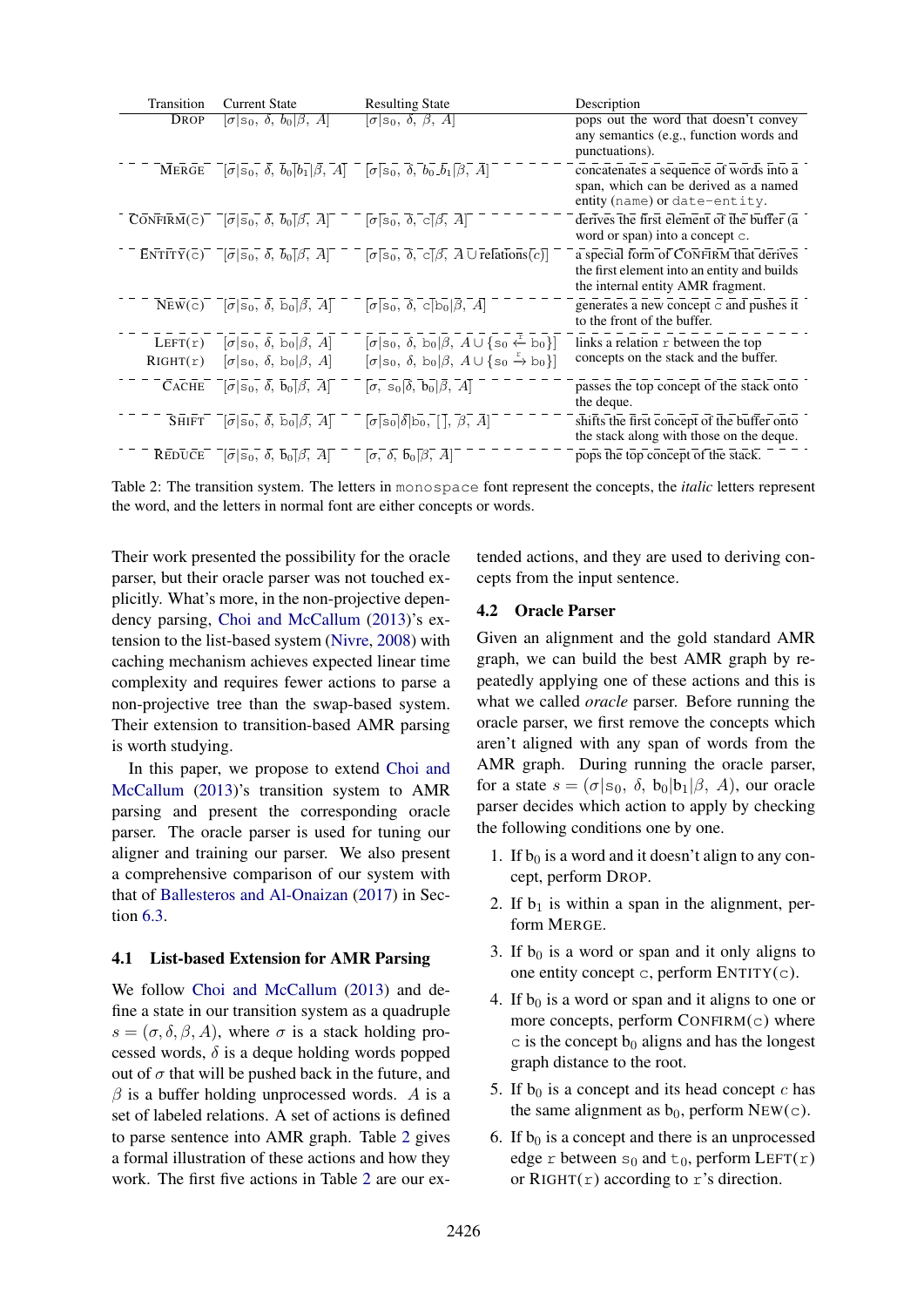

<span id="page-5-6"></span>Figure 2: The workflow of tuning the aligner with the oracle parser.  $a_i$  denotes the *i*-th alignment,  $q_i$  denotes the *i*-th AMR graph, and  $s_i$  denotes the score of the *i*-th AMR graph.

- 7. If  $s_0$  has unprocessed edge, perform CACHE.
- 8. If  $s_0$  doesn't have unprocessed edge, perform REDUCE.
- 9. perform SHIFT.

We test our oracle parser on the *hand-align* data created by [Flanigan et al.](#page-8-2) [\(2014\)](#page-8-2) and it achieves 9[7](#page-5-3).4 Smatch F1 score. $\frac{7}{1}$  Besides the errors resulted from incorrect manual alignments, entity errors made by the limitation of our  $ENTITY(c)$  action count a lot. Since our ENTITY action directly converts the surface form of a word span into an entity. It cannot correctly generate entity names when they require derivation, $8$  or where tokenization errors exist.[9](#page-5-5)

#### <span id="page-5-0"></span>4.3 Tune the Aligner with Oracle Parser

Using our oracle parser, we tune the aligner by picking the alignment which leads to the highestscored AMR graph from the set of candidates (see Figure [2](#page-5-6) for the workflow). When more than one alignment achieve the highest score, we choose the one with the smallest number of actions. Intuitively, choosing the one with the smallest number of actions will encourage structurally coherent alignment<sup>[10](#page-5-7)</sup> because coherent alignment requires fewer CACHE actions.

### <span id="page-5-2"></span>4.4 Parsing Model

Based on our aligner and transition system, we propose a transition-based parser which parse the raw sentence directly into its AMR graph. In this paper, we follow [Ballesteros and Al-Onaizan](#page-8-10) [\(2017\)](#page-8-10) and use StackLSTM [\(Dyer et al.,](#page-8-22) [2015\)](#page-8-22) to model the states. The score of a transition action a on state s is calculated as

$$
p(a|s) = \frac{\exp\{g_a \cdot \text{STACKLSTM}(s) + b_a\}}{\sum_{a'} \exp\{g_{a'} \cdot \text{STACKLSTM}(s) + b_{a'}\}},
$$

where  $STACKLSTM(s)$  encodes the state s into a vector and  $g_a$  is the embedding vector of action  $a$ . We encourage the reader to refer [Ballesteros and](#page-8-10) [Al-Onaizan](#page-8-10) [\(2017\)](#page-8-10) for more details.

Ensemble. Ensemble has been shown as an effective way of improving the neural model's performance [\(He et al.,](#page-8-23) [2017\)](#page-8-23). Since the transitionbased parser directly parse a sentence into its AMR graph, ensemble of several parsers is easier compared to the two-staged AMR parsers. In this paper, we ensemble the parsers trained with different initialization by averaging their probability distribution over the actions.

### <span id="page-5-1"></span>5 Alignment Experiments

# 5.1 Settings

We evaluate our aligner on the LDC2014T12 dataset. Two kinds of evaluations are carried out including the *intrinsic* and *extrinsic* evaluations.

For the *intrinsic* evaluation, we follow [Flanigan](#page-8-2) [et al.](#page-8-2) [\(2014\)](#page-8-2) and evaluate the F1 score of the alignments produced by our aligner against the manually aligned data created in their work (*handalign*). We also use our oracle parser's performance as an *intrinsic* evaluation assuming that better alignment leads to higher scored oracle parser.

For the *extrinsic* evaluation, we plug our alignment into two open-sourced AMR parsers: 1) JAMR [\(Flanigan et al.,](#page-8-2) [2014,](#page-8-2) [2016\)](#page-8-15) and 2) CAMR [\(Wang et al.,](#page-8-3) [2015b,](#page-8-3)[a\)](#page-8-16) and evaluate the final performances of the AMR parsers on both the newswire proportion and the entire dataset of LDC2014T12. We use the configuration in [Flani](#page-8-15)[gan et al.](#page-8-15) [\(2016\)](#page-8-15) for JAMR and the configuration in [Wang et al.](#page-8-16) [\(2015a\)](#page-8-16) without semantic role labeling (SRL) features for CAMR.

### 5.2 Results

Intrinsic Evaluation. Table [3](#page-6-2) shows the intrinsic evaluation results, in which our alignment intrinsically outperforms JAMR aligner by achieving better alignment F1 score and leading to a higher scored oracle parser.

<span id="page-5-3"></span><sup>7</sup> Since some alignments in *hand-align* were created on incorrect AMR annotations, we filter out them and only use the correct subset which has 136 pairs of alignment and AMR graph. This data is also used in our intrinsic evaluation.

<span id="page-5-4"></span><sup>8</sup> e.g., "*North Koreans*" cannot be parsed into (name :op1 "North" :op2 "Korea")

<span id="page-5-5"></span><sup>9</sup> e.g., "*Wi Sung - lac*" cannot be parsed into (name :op1 "Wi" :op2 "Sung-lac")

<span id="page-5-7"></span><sup>&</sup>lt;sup>[1](#page-0-0)0</sup>e.g. the first "*nuclear*" aligned to nucleus ~1 in Fig. 1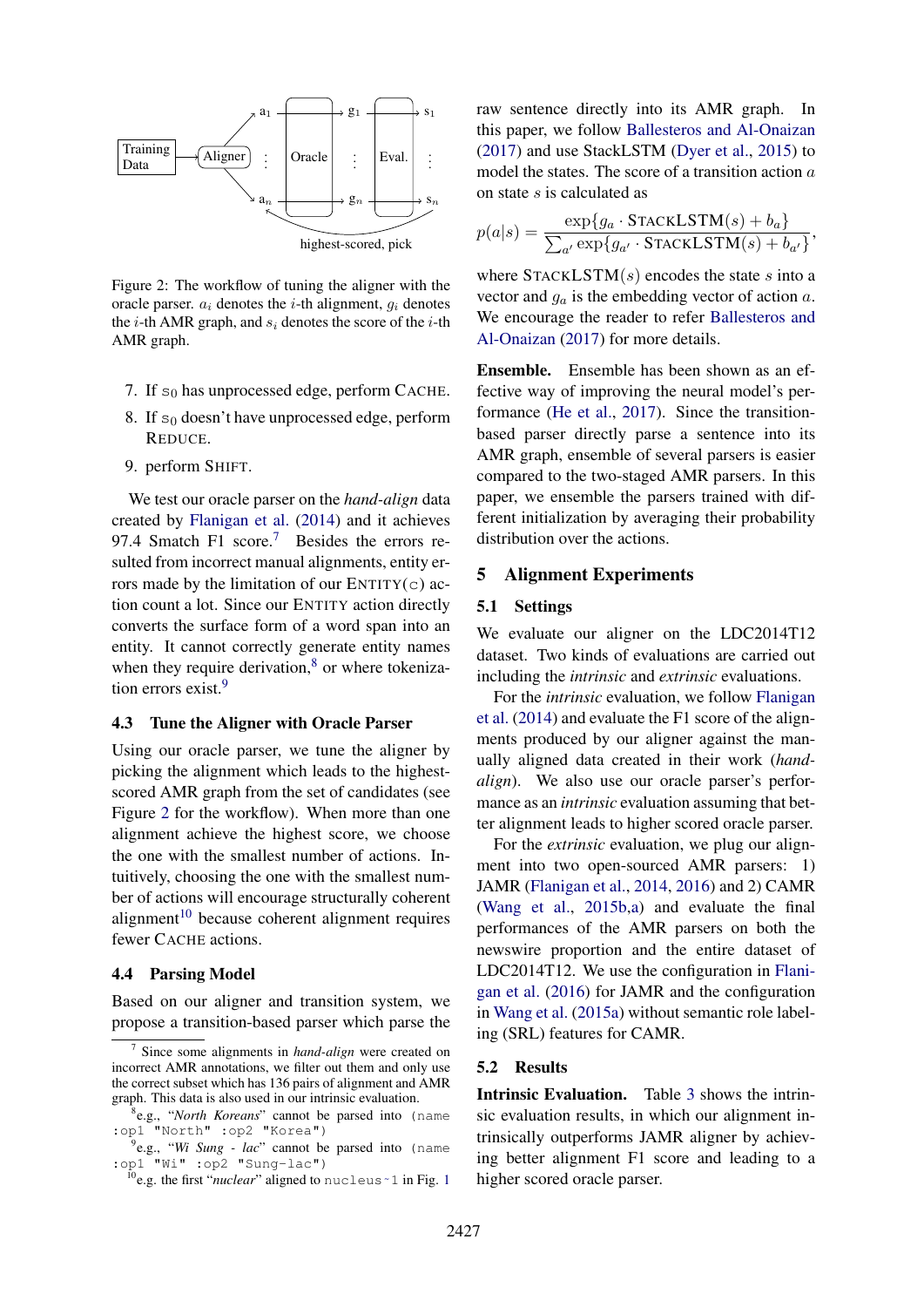| Aligner      | Alignment F1    | Oracle's Smatch   |  |
|--------------|-----------------|-------------------|--|
|              | (on hand-align) | (on dev. dataset) |  |
| <b>JAMR</b>  | 90.6            | 91.7              |  |
| $_{\rm Our}$ | 95.2            | 94.7              |  |

<span id="page-6-2"></span>Table 3: The intrinsic evaluation results.

| model                            | newswire | а11  |  |  |
|----------------------------------|----------|------|--|--|
| JAMR parser: Word, POS, NER, DEP |          |      |  |  |
| + JAMR aligner                   | 71.3     | 65.9 |  |  |
| $+$ Our aligner                  | 73.1     | 67.6 |  |  |
| CAMR parser: Word, POS, NER, DEP |          |      |  |  |
| + JAMR aligner                   | 68.4     | 64.6 |  |  |
| $+$ Our aligner                  | 68.8     | 65.1 |  |  |

<span id="page-6-3"></span>Table 4: The parsing results.

Extrinsic Evaluation. Table [4](#page-6-3) shows the results. From this table, we can see that our alignment consistently improves all the parsers by a margin ranging from 0.5 to 1.7. Both the intrinsic and the extrinsic evaluations show the effectiveness our aligner.

## 5.3 Ablation

To have a better understanding of our aligner, we conduct ablation test by removing the *semantic matching* and *oracle parser tuning* respectively and retrain the JAMR parser on the newswire proportion. The results are shown in Table [5.](#page-6-4) From this table, we can see that removing either of these components harms the performance. Removing *oracle parser tuning* leads to severe performance drop and the score is even lower than that with JAMR aligner. We address this observation to that alignment noise is introduced by the semantic matching especially by the word embedding similarity component. Without filtering the noise by our oracle parser, just introducing more matching rules will harm the performance.

#### <span id="page-6-0"></span>6 Parsing Experiments

#### 6.1 Settings

We use the same settings in our aligner extrinsic evaluation for the experiments on our transitionbased parser. For the input to the parser, we tried two settings: 1) using only words as input, and 2) using words and POS tags as input. Automatic POS tags are assigned with Stanford POS tagger [\(Manning et al.,](#page-8-24) [2014\)](#page-8-24). Word embedding from [Ling et al.](#page-8-25) [\(2015\)](#page-8-25) is used in the same way with [Ballesteros and Al-Onaizan](#page-8-10) [\(2017\)](#page-8-10). To opt

| model                      | newswire |
|----------------------------|----------|
| JAMR parser + Our aligner  | 73.1     |
| - Semantic matching        | 72.7     |
| - Oracle Parser Tuning     | 67.6     |
| JAMR parser + JAMR aligner | 71.3     |

<span id="page-6-4"></span>Table 5: The ablation test results.

out the effect of different initialization in training the neural network, we run 10 differently seeded runs and report their average performance following [Reimers and Gurevych](#page-8-26) [\(2017\)](#page-8-26).

#### 6.2 Results

Table [6](#page-7-0) shows the performance of our transitionbased parser along with comparison to the parsers in the previous works. When compared with our transition-based counterpart [\(Ballesteros and Al-](#page-8-10)[Onaizan,](#page-8-10) [2017\)](#page-8-10), our word-only model outperforms theirs using the same JAMR alignment. The same trend is witnessed using words and POS tags as input. When replacing the JAMR alignments with ours, the parsing performances are improved in the same way as in Table [4,](#page-6-3) which further confirms the effectiveness of our aligner.

The second block in Table [6](#page-7-0) shows the results of our ensemble parser, in which ensemble significantly improves the performance and more parsers ensembled, more improvements are achieved. An ensemble of 10 parsers with only words as input achieves 68.1 Smatch F1 score which is comparable to the AMR parser of [Wang and Xue](#page-8-0) [\(2017\)](#page-8-0). Using the minimal amount of additional syntactic information – POS tags, the performance of the ensemble of 10 parsers is further pushed to 68.4, which surpasses that of [Wang and Xue](#page-8-0) [\(2017\)](#page-8-0) which relied on named entity recognition (NER) and dependency parsing (DEP).

A further study on the speed shows that our 10 parser ensemble can parse 43 tokens per second which is faster than JAMR (7 tokens/sec.) and CAMR (24 tokens/sec.) thanks to the simplicity of our model and independence of preprocessing, like NER and DEP<sup>[11](#page-6-5)</sup>

# <span id="page-6-1"></span>6.3 Comparison to [Ballesteros and](#page-8-10) [Al-Onaizan](#page-8-10) [\(2017\)](#page-8-10)

To explain the improved performance against [Ballesteros and Al-Onaizan](#page-8-10) [\(2017\)](#page-8-10) in Table [6,](#page-7-0) we

<span id="page-6-5"></span> $11$ In our speed comparison, we also count the time of preprocessing for JAMR and CAMR. All the comparison is performed in the same single-threaded settings.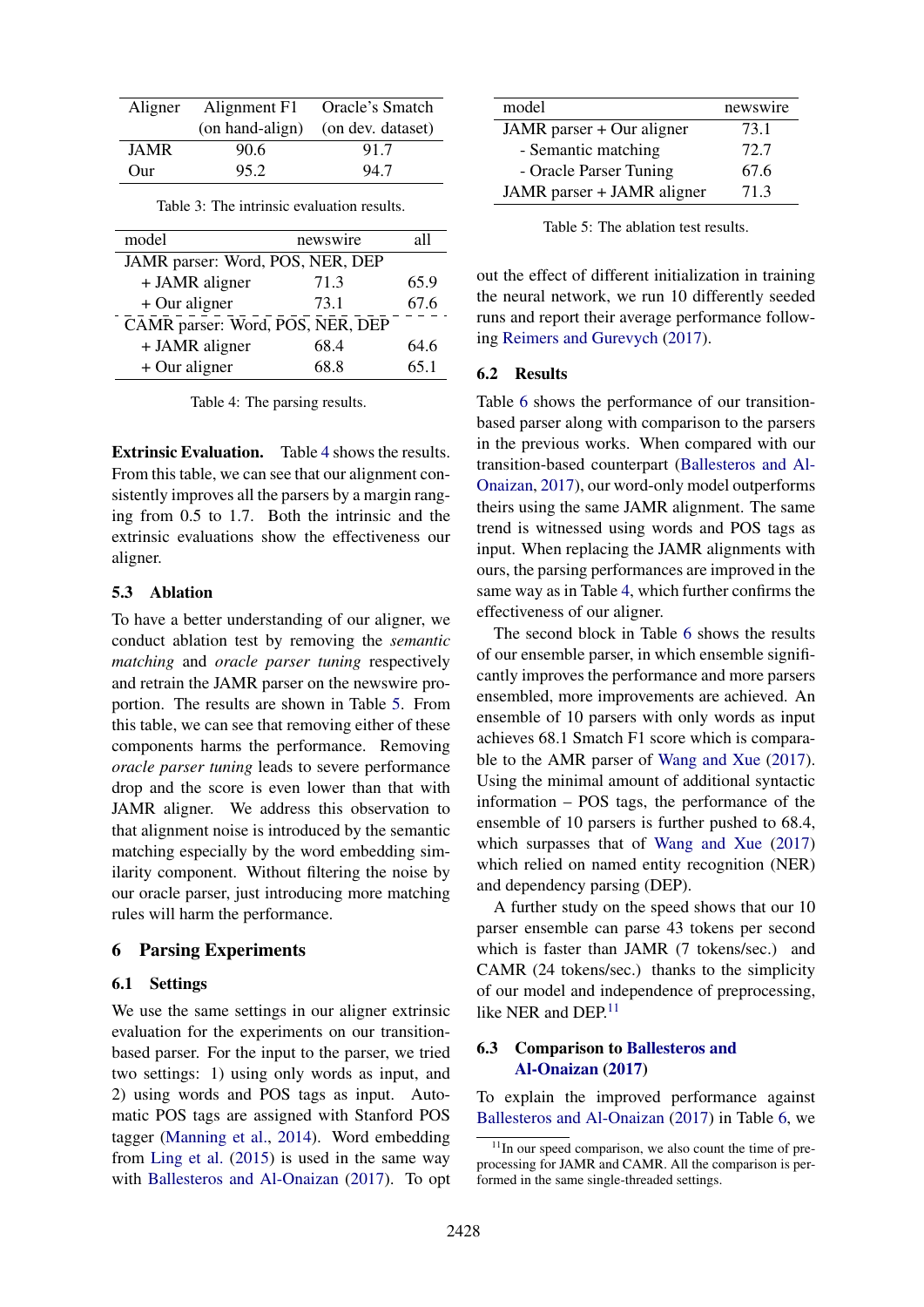| model                                                  | newswire                     | all  |  |  |  |
|--------------------------------------------------------|------------------------------|------|--|--|--|
| Our single parser: Word only                           |                              |      |  |  |  |
| + JAMR aligner                                         | 68.6                         | 63.9 |  |  |  |
| + Our aligner                                          | 69.3                         | 64.7 |  |  |  |
|                                                        | Our single parser: Word, POS |      |  |  |  |
| + JAMR aligner                                         | 68.8                         | 64.6 |  |  |  |
| $+$ Our aligner                                        | 69.8                         | 65.2 |  |  |  |
| Our ensemble: Word only + Our aligner                  |                              |      |  |  |  |
| x <sup>3</sup>                                         | 71.9                         | 67.4 |  |  |  |
| x10                                                    | 72.5                         | 68.1 |  |  |  |
| Our ensemble: Word, POS + Our aligner                  |                              |      |  |  |  |
| x <sub>3</sub>                                         | 72.5                         | 67.7 |  |  |  |
| x10                                                    | 73.3                         | 68.4 |  |  |  |
| BA17: Word only†                                       | 68                           | 63   |  |  |  |
| $+ POS$                                                | 68                           | 63   |  |  |  |
| + POS, DEP                                             | 69                           | 64   |  |  |  |
| Damonte et al. (2017) <sup><math>\ddagger</math></sup> |                              | 66   |  |  |  |
| Artzi et al. (2015)                                    | 66.3                         |      |  |  |  |
| Wang et al. (2015a)                                    | 70                           | 66   |  |  |  |
| Pust et al. (2015)                                     |                              | 67.1 |  |  |  |
| Zhou et al. $(2016)$                                   | 71                           | 66   |  |  |  |
| Goodman et al. (2016)                                  | 70                           |      |  |  |  |
| Wang and Xue (2017)                                    |                              | 68.1 |  |  |  |

<span id="page-7-0"></span>Table 6: The parsing results. *xn* denotes the ensemble of  $n$  differently initialized parsers. The difference in rounding is due to previous works report differently rounded results. † BA17 represents the result of [Ballesteros and Al-Onaizan](#page-8-10) [\(2017\)](#page-8-10), ‡ [Damonte](#page-8-9) [et al.](#page-8-9) [\(2017\)](#page-8-9)'s result is drawn from [Ballesteros and Al-](#page-8-10)[Onaizan](#page-8-10) [\(2017\)](#page-8-10).

give a comprehensive comparison between our transition system and that of [Ballesteros and Al-](#page-8-10)[Onaizan](#page-8-10) [\(2017\)](#page-8-10).

Capability. In both these two systems, a span of words can only be derived into concept for one time. "Patch" actions are required to generate new concepts from the one that is aligned to the same span.[12](#page-7-1) [Ballesteros and Al-Onaizan](#page-8-10) [\(2017\)](#page-8-10) uses a DEPENDENT action to generate one tail concept for one hop and cannot deal with the cases which have a chain of more than two concepts aligned to the same span. Our list-based system differs theirs by using a NEW action to deal these cases. Since the new concept is pushed onto the buffer, NEW action can be repeatedly applied and used to generate arbitrary concepts that aligned to the same



<span id="page-7-2"></span>Figure 3: Number of actions required to parse the development set by two systems.

span. On the development set of LDC2014T12, our oracle achieves 91.7 Smatch F1 score over the JAMR alignment, which outperforms [Ballesteros](#page-8-10) [and Al-Onaizan](#page-8-10) [\(2017\)](#page-8-10)'s oracle (89.5 in their paper) on the same alignment. This result confirms that our list-based system is more powerful.

Number of Actions. Our list-based system also differs theirs in the number of oracle actions required to parse the same AMR graphs. We use the oracles from two systems to parse the development set of LDC2014T12 on the same JAMR alignments. Figure [3](#page-7-2) shows the comparison in which our system clearly uses fewer actions (the average number of our system is 63.7 and that of [Ballesteros and Al-Onaizan](#page-8-10) [\(2017\)](#page-8-10) is 86.4). Using fewer actions makes the parser learned from the oracle less prone to error propagation. We attribute the improved performance in Table [6](#page-7-0) to this advantage of transition system.

# 7 Conclusion

In this paper, we propose a new AMR aligner which is tuned by a novel transition-based AMR oracle parser. Our aligner is also enhanced by rich semantic resource and recalls more alignments. Both the intrinsic and extrinsic evaluations show the effectiveness of our aligner by achieving higher alignment F1 score and consistently improving two open-sourced AMR parsers. We also develop transition-based AMR parser based on our aligner and transition system and it achieves a performance of 68.4 Smatch F1 score via ensemble with only words and POS tags as input.

# Acknowledgments

We thank the anonymous reviewers for their helpful comments and suggestions. This work was

<span id="page-7-1"></span>e.g., three concepts in the fragment (person :source (country :name (name :op1

<sup>&</sup>quot;North" :op2 "Korea"))) are aligned to "*North Koreans*".